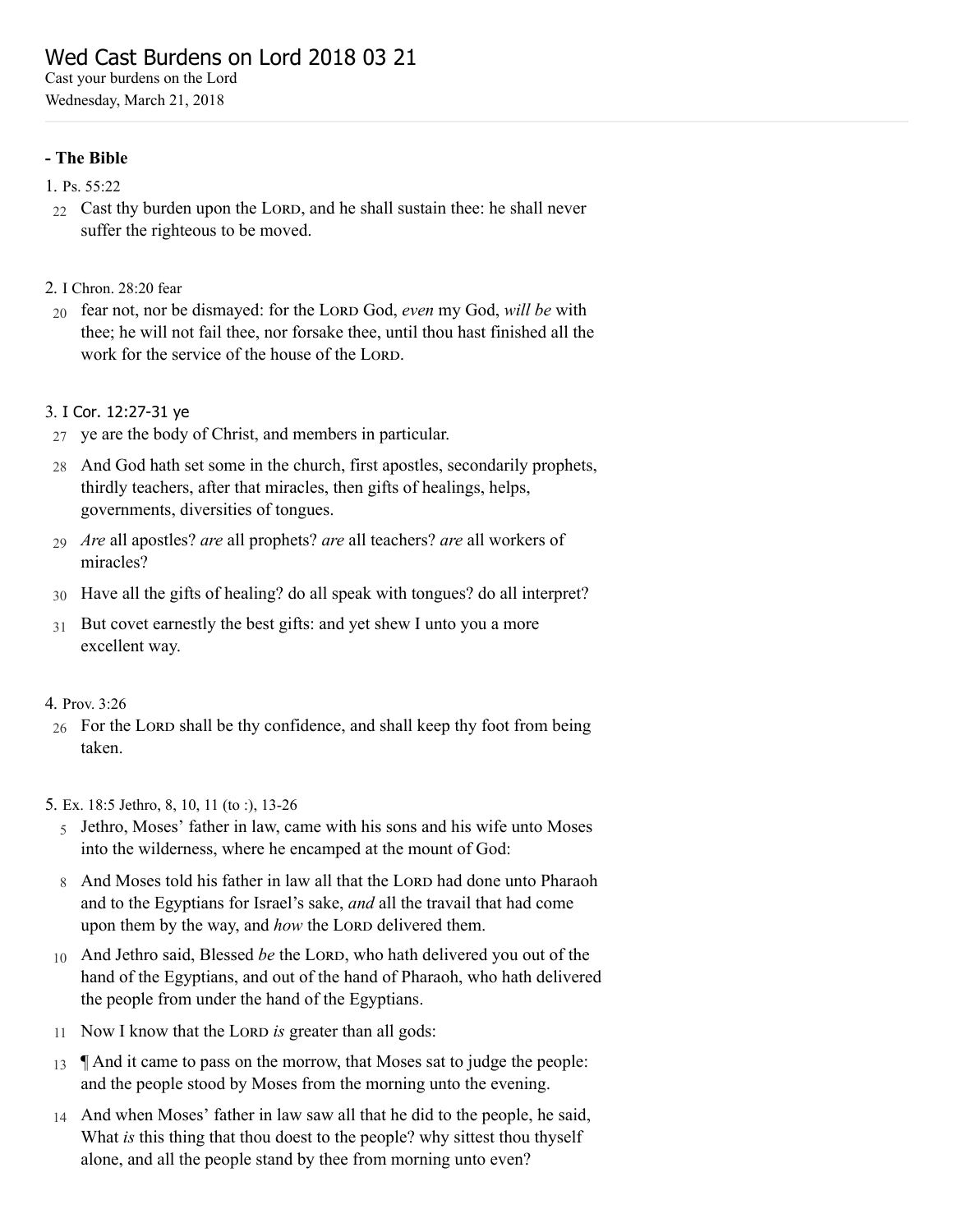- 15 And Moses said unto his father in law, Because the people come unto me to inquire of God:
- 16 When they have a matter, they come unto me; and I judge between one and another, and I do make *them* know the statutes of God, and his laws.
- 17 And Moses' father in law said unto him, The thing that thou doest *is* not good.
- 18 Thou wilt surely wear away, both thou, and this people that *is* with thee: for this thing *is* too heavy for thee; thou art not able to perform it thyself alone.
- 19 Hearken now unto my voice, I will give thee counsel, and God shall be with thee: Be thou for the people to God-ward, that thou mayest bring the causes unto God:
- 20 And thou shalt teach them ordinances and laws, and shalt shew them the way wherein they must walk, and the work that they must do.
- 21 Moreover thou shalt provide out of all the people able men, such as fear God, men of truth, hating covetousness; and place *such* over them, *to be* rulers of thousands, *and* rulers of hundreds, rulers of fifties, and rulers of tens:
- 22 And let them judge the people at all seasons: and it shall be, *that* every great matter they shall bring unto thee, but every small matter they shall judge: so shall it be easier for thyself, and they shall bear *the burden* with thee.
- 23 If thou shalt do this thing, and God command thee *so,* then thou shalt be able to endure, and all this people shall also go to their place in peace.
- 24 So Moses hearkened to the voice of his father in law, and did all that he had said.
- 25 And Moses chose able men out of all Israel, and made them heads over the people, rulers of thousands, rulers of hundreds, rulers of fifties, and rulers of tens.
- 26 And they judged the people at all seasons: the hard causes they brought unto Moses, but every small matter they judged themselves.

# 6. Matt. [11:28-30](http://www.concordworks.com/citation/Matt.%2011:28-30)

- 28 ¶ Come unto me, all *ye* that labour and are heavy laden, and I will give you rest.
- 29 Take my yoke upon you, and learn of me; for I am meek and lowly in heart: and ye shall find rest unto your souls.
- 30 For my yoke *is* easy, and my burden is light.

# 7. John 14:10 3rd the [father](http://www.concordworks.com/citation/John%2014:10%203rd%20the%20father)

- 10 the Father that dwelleth in me, he doeth the works.
- 8. Deut. [25:15](http://www.concordworks.com/citation/Deut.%2025:15%20thou%20(to%20:)) thou (to :)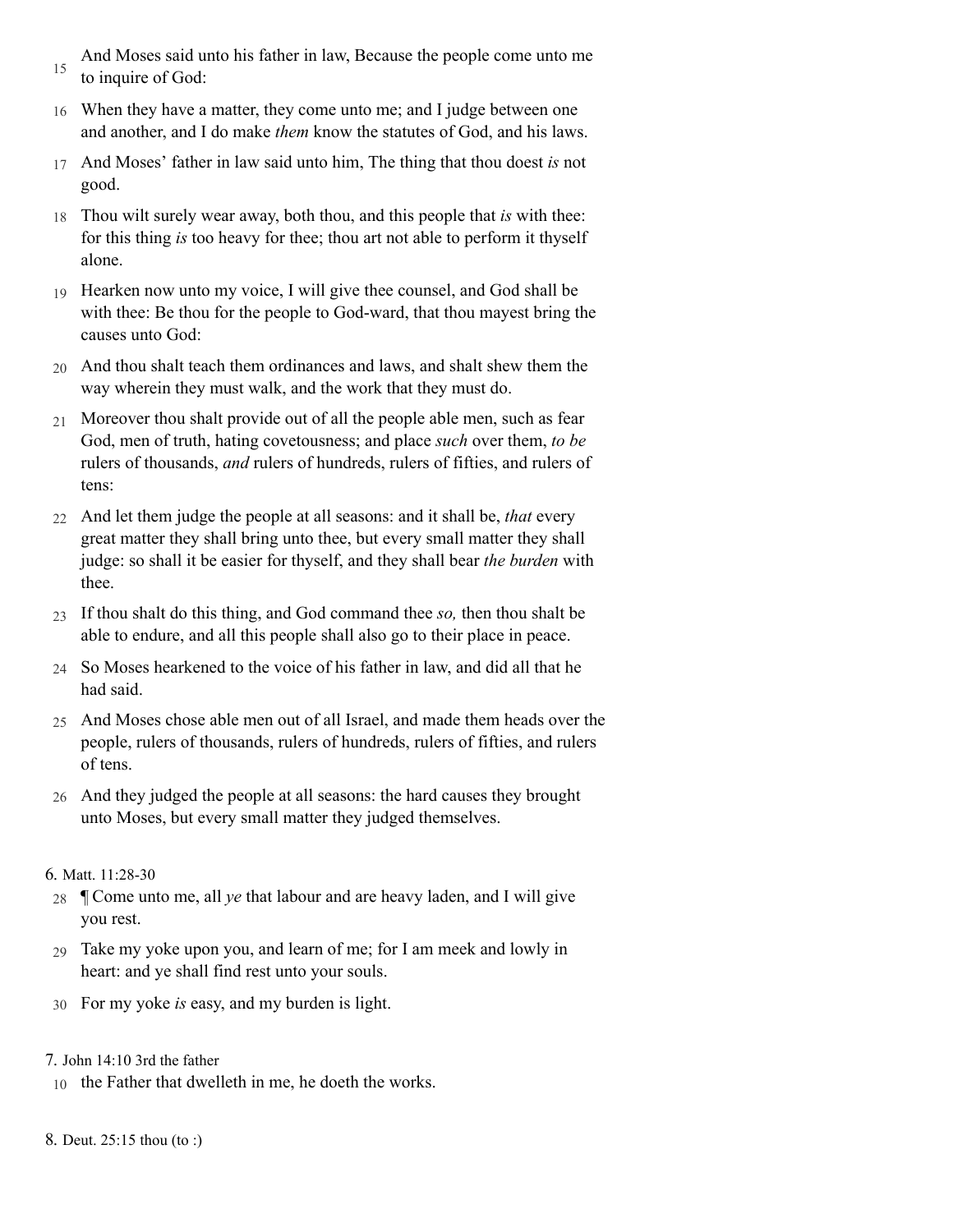15 thou shalt have a perfect and just weight, a perfect and just measure shalt thou have:

# 9. [Heb.](http://www.concordworks.com/citation/Heb.%2012:1%20let) 12:1 let

1 let us lay aside every weight, and the sin which doth so easily beset *us,* and let us run with patience the race that is set before us,

# 10. Prov. [16:11](http://www.concordworks.com/citation/Prov.%2016:11%20(to%20:)) (to :)

11 A just weight and balance *are* the LORD's:

# 11. [Prov.](http://www.concordworks.com/citation/Prov.%2011:1) 11:1

1 A FALSE balance *is* abomination to the LORD: but a just weight *is* his delight.

# 12. Ps. [37:23](http://www.concordworks.com/citation/Ps.%2037:23)

23 The steps of a *good* man are ordered by the LORD: and he delighteth in his way.

# 13. Heb. [10:35,](http://www.concordworks.com/citation/Heb.%2010:35,%2036) 36

- 35 Cast not away therefore your confidence, which hath great recompence of reward.
- 36 For ye have need of patience, that, after ye have done the will of God, ye might receive the promise.

# 14. Col. 3:23 [whatsoever,](http://www.concordworks.com/citation/Col.%203:23%20whatsoever,%2024) 24

- 23 whatsoever ye do, do *it* heartily, as to the Lord, and not unto men;
- 24 Knowing that of the Lord ye shall receive the reward of the inheritance: for ye serve the Lord Christ.

# 15. II Cor. 8:7, [11-14](http://www.concordworks.com/citation/II%20Cor.%208:7,%2011-14)

- 7 Therefore, as ye abound in every *thing, in* faith, and utterance, and knowledge, and *in* all diligence, and *in* your love to us, *see* that ye abound in this grace also.
- 11 Now therefore perform the doing *of it;* that as *there was* a readiness to will, so *there may be* a performance also out of that which ye have.
- 12 For if there be first a willing mind, *it is* accepted according to that a man hath, *and* not according to that he hath not.
- 13 For *I mean* not that other men be eased, and ye burdened:
- 14 But by an equality, *that* now at this time your abundance *may be a supply* for their want, that their abundance also may be *a supply* for your want: that there may be equality: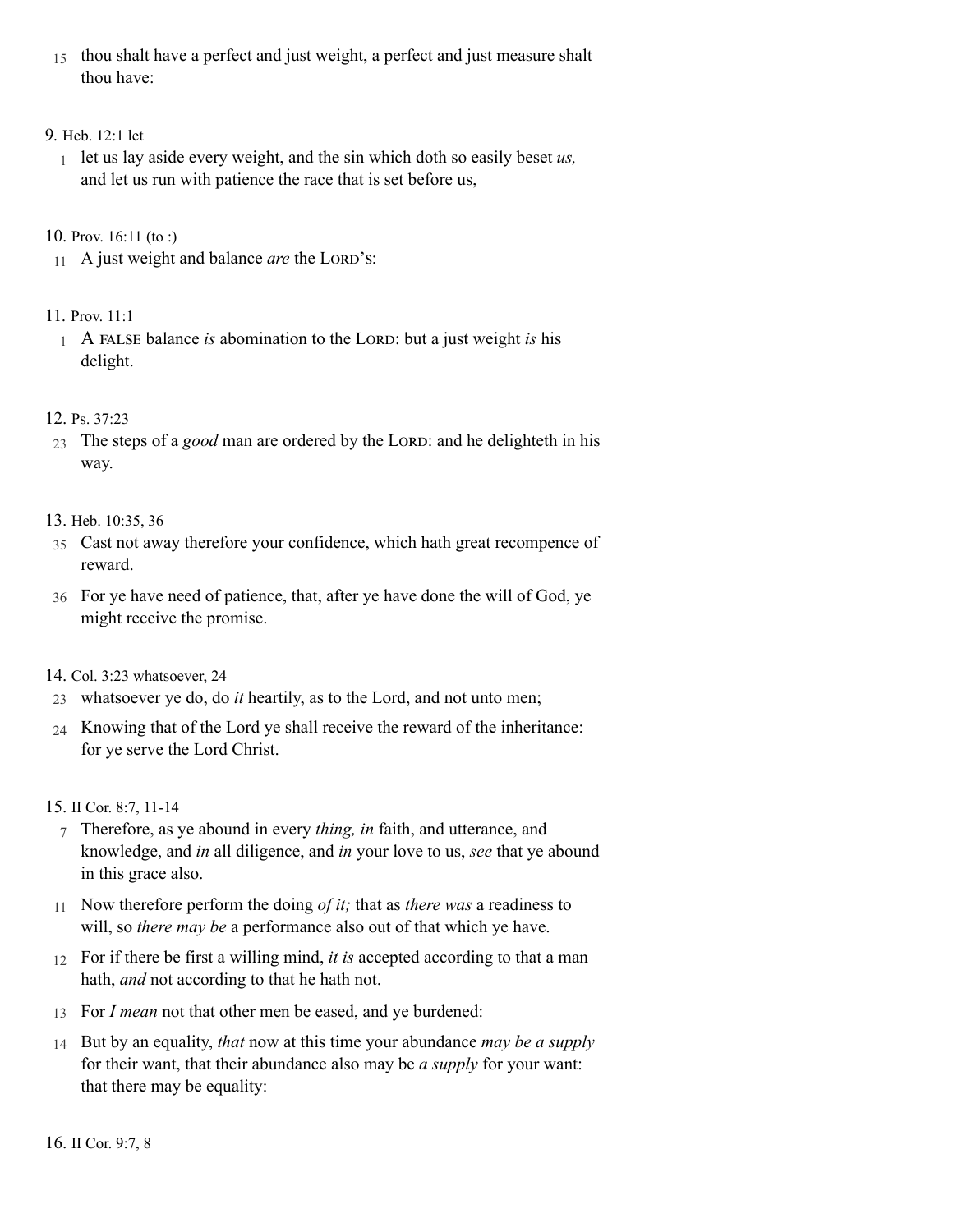- 7 Every man according as he purposeth in his heart, *so let him give;* not grudgingly, or of necessity: for God loveth a cheerful giver.
- 8 And God *is* able to make all grace abound toward you; that ye, always having all sufficiency in all *things,* may abound to every good work:
- 17. [Gal.](http://www.concordworks.com/citation/Gal.%206:9%20let%20(to%20:)) 6:9 let (to :)
	- 9 let us not be weary in well-doing:

# 18. Ps [100:2](http://www.concordworks.com/citation/Ps%20100:2%20(to%20:)) (to :)

2 Serve the LORD with gladness:

# 19. Isa. [26:3](http://www.concordworks.com/citation/Isa.%2026:3%20(to%20:)) (to :)

3 Thou wilt keep *him* in perfect peace, *whose* mind *is* stayed *on thee:*

# - Science & Health with Key to the Scriptures by Mary Baker Eddy

# 1. SH 45:16 [\(only\)](http://www.concordworks.com/citation/SH%2045:16%20(only))

Glory be to God, and peace to the struggling hearts!

# 2. [SH 119:25-1](http://www.concordworks.com/citation/SH%20119:25-1)

 In viewing the sunrise, one finds that it contradicts the evidence before the senses to believe that the earth

- is in motion and the sun at rest. As astron‐ omy reverses the human perception of the movement of the solar system, so Christian Science re‐ 27
- verses the seeming relation of Soul and body and makes body tributary to Mind. Thus it is with man, who is but the humble servant of the restful Mind, though it 30
- 120:1 seems otherwise to finite sense.

# 3. SH [20:27-32](http://www.concordworks.com/citation/SH%2020:27-32)

St. Paul wrote, "Let us

lay aside every weight, and the sin which doth so easily beset us, and let us run with patience the race that

is set before us;" that is, let us put aside material self and sense, and seek the divine Principle and Science of all healing. 30

# 4. SH [155:21-25](http://www.concordworks.com/citation/SH%20155:21-25)

# The

human mind acts more powerfully to offset the discords of matter and the ills of flesh, in proportion as it puts less

- weight into the material or fleshly scale and more weight into the spiritual scale. 24
- 5. SH [449:8](http://www.concordworks.com/citation/SH%20449:8%20(only,%20to%202nd%20.)) (only, to 2nd .)

Right adjusts the balance sooner or later.

The sun and Soul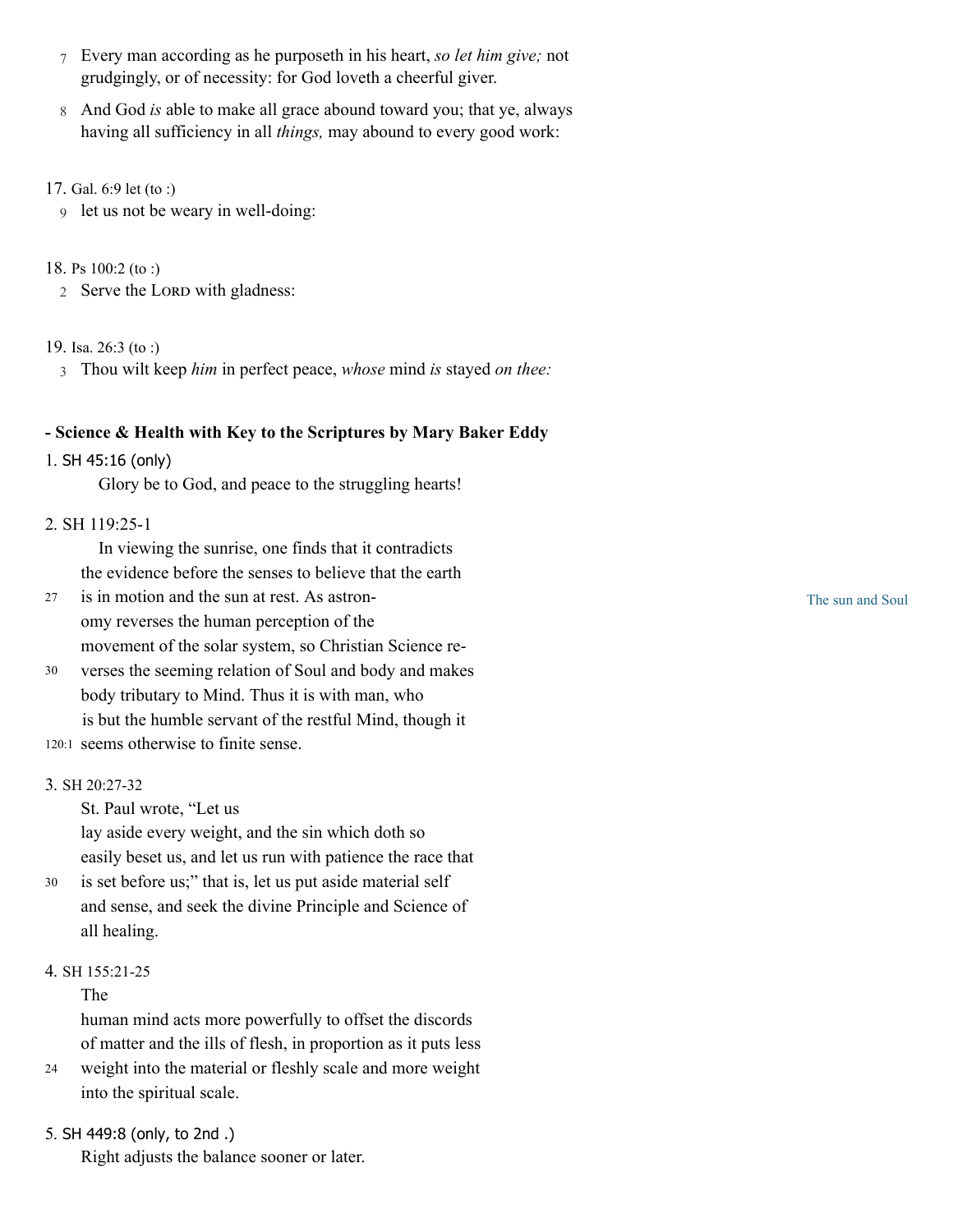#### 6. SH [426:5-11](http://www.concordworks.com/citation/SH%20426:5-11)

The discoverer of Christian Science finds the path less

- difficult when she has the high goal always before her thoughts, than when she counts her footsteps in endeavoring to reach it. When the desti‐ 6
- nation is desirable, expectation speeds our progress. The struggle for Truth makes one strong instead of weak, resting instead of wearying one. 9

### 7. SH [519:25-2](http://www.concordworks.com/citation/SH%20519:25-2)

 God rests in action. Imparting has not impoverished, can never impoverish, the divine Mind. No

- exhaustion follows the action of this Mind, according to the apprehension of divine Science. The 27
- 520:1 highest and sweetest rest, even from a human standpoint, is in holy work.

### 8. SH [40:28](http://www.concordworks.com/citation/SH%2040:28)

It is sad that the phrase *divine service* has come so generally to mean public worship instead of 30 daily deeds.

### 9. SH [217:29-8](http://www.concordworks.com/citation/SH%20217:29-8)

You say, "Toil fatigues me." But what is this *me?*

- Is it muscle or mind? Which is tired and so speaks? Without mind, could the muscles be tired? Do the muscles talk, or do you talk for them? Matter is non-30
- 218:1 intelligent. Mortal mind does the false talking, and that which affirms weariness, made that weariness.
- You do not say a wheel is fatigued; and yet the body is as material as the wheel. If it were not for what the human mind says of the body, the body, like 3
- the inanimate wheel, would never be weary. The consciousness of Truth rests us more than hours of repose in unconsciousness. 6

# 10. SH [79:23-25,](http://www.concordworks.com/citation/SH%2079:23-25,%2027-3) 27-3

The unscientific practitioner says: "You are ill. Your

brain is overtaxed, and you must rest. Your body is 24

weak, and it must be strengthened. Science objects to all this, contending for the rights of in-

- telligence and asserting that Mind controls body and brain. Mind-science teaches that mortals need "not be weary 27
- in well doing." It dissipates fatigue in doing good. Giving does not impoverish us in the service of our Maker, neither does withholding enrich us. 30
- We have strength in proportion to our apprehension of 80:1 the truth, and our strength is not lessened by giving
- utterance to truth. 3

Our footsteps heavenward

Resting in holy work

Mind never weary

Mistaken methods

Divine strength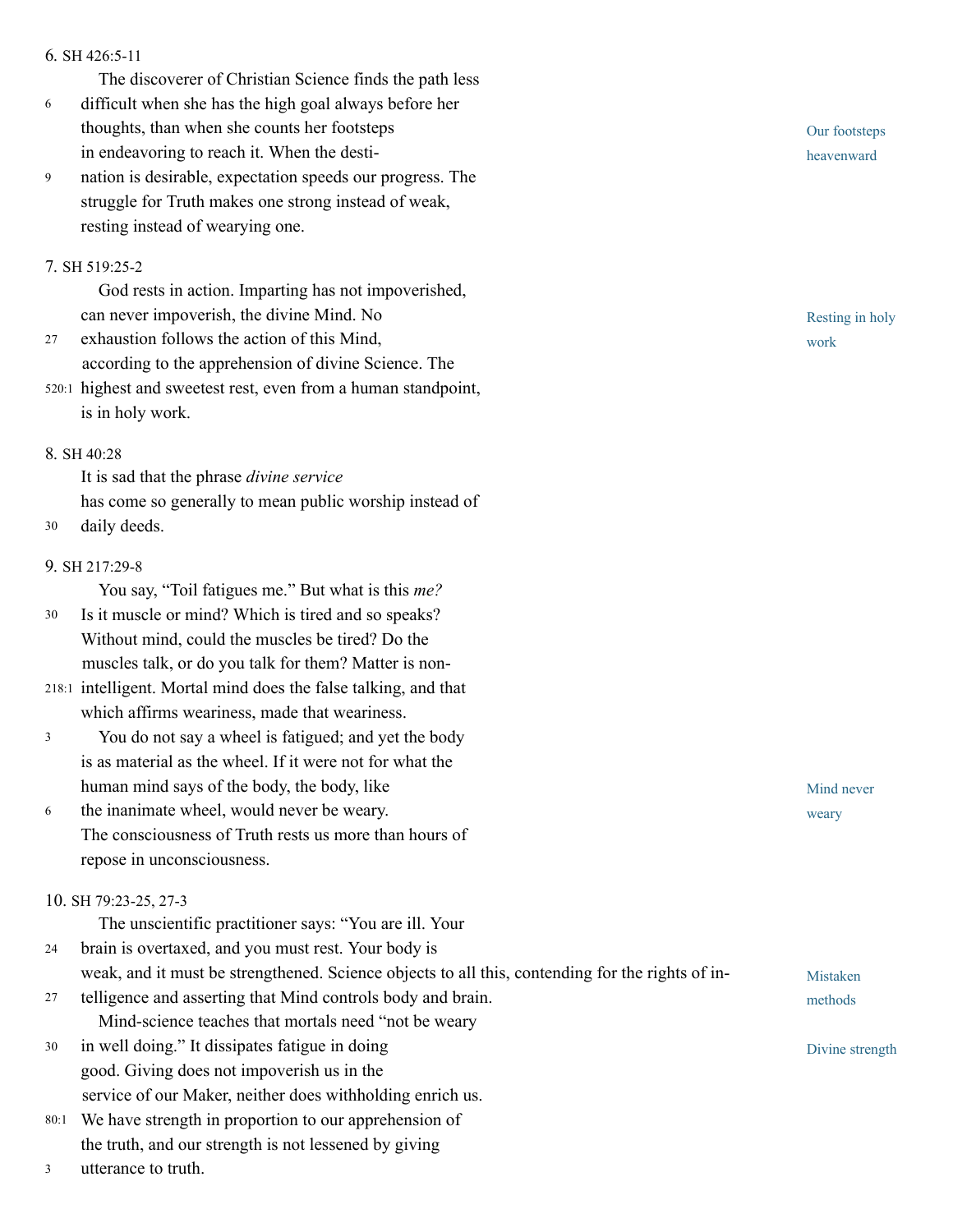#### 11. SH [199:21-22](http://www.concordworks.com/citation/SH%20199:21-22)

The devotion of thought to an honest achievement makes the achievement possible. 21

#### 12. SH [483:30-32](http://www.concordworks.com/citation/SH%20483:30-32)

One must fulfil

one's mission without timidity or dissimulation, for to be well done, the work must be done unselfishly.

#### 13. SH [29:10](http://www.concordworks.com/citation/SH%2029:10)

Great is the reward of self-sacrifice, though we may never receive it in this world.

#### 14. SH [8:28-30](http://www.concordworks.com/citation/SH%208:28-30)

 We should examine ourselves and learn what is the affection and purpose of the heart, for in this way

30 only can we learn what we honestly are.

#### 15. SH [496:9-10](http://www.concordworks.com/citation/SH%20496:9-10%20Ask) Ask

Ask yourself: 9

Am I living the life that approaches the supreme good?

#### 16. SH [253:32-6,](http://www.concordworks.com/citation/SH%20253:32-6,%2010) 10

The divine demand, "Be ye therefore perfect," is sci-

- 254:1 entific, and the human footsteps leading to perfection are indispensable. Individuals are consistent who, watching
- and praying, can "run, and not be weary; . . . walk, and not faint," who gain good rapidly and hold their position, or attain slowly and 3
- yield not to discouragement. When we wait patiently on God and seek Truth righteously, He directs 6
- our path. Imperfect mortals grasp the ultimate of spir‐ itual perfection slowly; but to *begin* aright and to con‐ tinue the strife of demonstrating the great problem of 12
- being, is doing much. 15

### 17. SH [22:11](http://www.concordworks.com/citation/SH%2022:11)

"Work out your own salvation," is the demand of

- Life and Love, for to this end God worketh with you. "Occupy till I come!" Wait for your re‐ ward, and "be not weary in well doing." If 12
- your endeavors are beset by fearful odds, and you receive no present reward, go not back to error, nor become a sluggard in the race. 15

#### 18. SH [192:30](http://www.concordworks.com/citation/SH%20192:30)

Whatever holds human thought in line with unselfed love, receives directly the divine power.

Searching the heart

Patience and final perfection

Wait for reward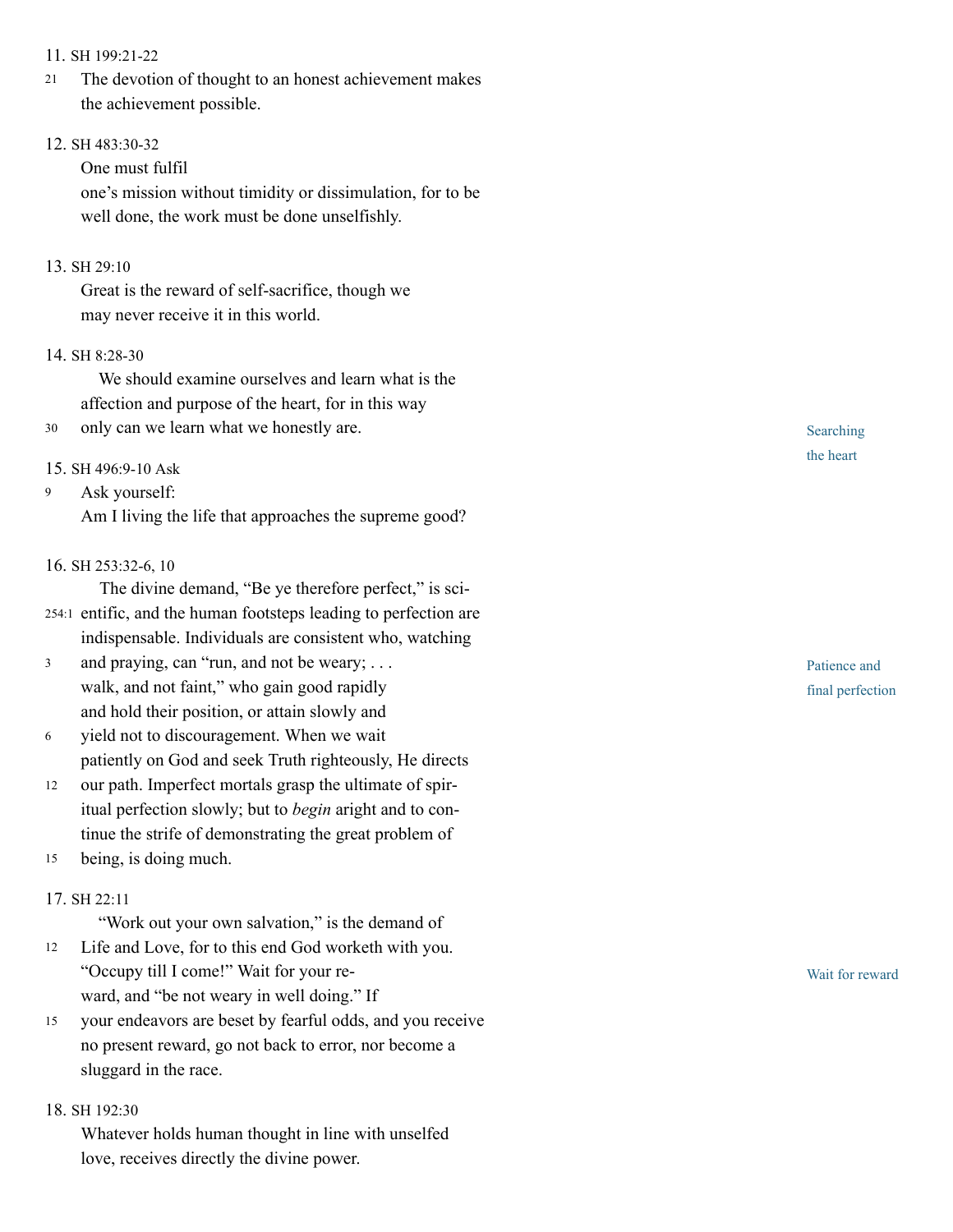#### 19. SH [453:6-8](http://www.concordworks.com/citation/SH%20453:6-8)

 Right and wrong, truth and error, will be at strife in the minds of students, until victory rests on the side of invincible truth. 6

#### 20. SH [96:27](http://www.concordworks.com/citation/SH%2096:27)

As material knowl‐

edge diminishes and spiritual understanding increases, real objects will be apprehended mentally

30 instead of materially.

# 21. SH [217:19-24](http://www.concordworks.com/citation/SH%20217:19-24)

When mentality gives

rest to the body, the next toil will fatigue you less, for

- you are working out the problem of being in divine meta‐ physics; and in proportion as you understand the con‐ trol which Mind has over so-called matter, you will be 21
- able to demonstrate this control. 24

# 22. SH [385:1-11,](http://www.concordworks.com/citation/SH%20385:1-11,%2015-18) 15-18

It is proverbial

that Florence Nightingale and other philanthropists en‐

- gaged in humane labors have been able to undergo without sinking fatigues and expo‐ sures which ordinary people could not endure. The ex-3
- planation lies in the support which they derived from the divine law, rising above the human. The spiritual demand, quelling the material, supplies energy and en‐ 6
- durance surpassing all other aids, and forestalls the penalty which our beliefs would attach to our best deeds. 9
- Constant toil, deprivations, exposures, and all untow‐ ard conditions, *if without sin,* can be experienced with‐ out suffering. Whatever it is your duty to do, 15
- you can do without harm to yourself. 18

# 23. SH [291:28](http://www.concordworks.com/citation/SH%20291:28)

 No final judgment awaits mortals, for the judgmentday of wisdom comes hourly and continually,

even the judgment by which mortal man is di‐ vested of all material error. As for spiritual error there is none. 30

#### 24. SH [595:17-19](http://www.concordworks.com/citation/SH%20595:17-19%20(to%203rd%20;)) (to 3rd ;)

TIME. Mortal measurements; limits, in which are summed up all human acts, thoughts, beliefs, opinions, knowledge; matter; error; 18

Benefit of philanthropy

Honest toil has no penalty

Day of judgment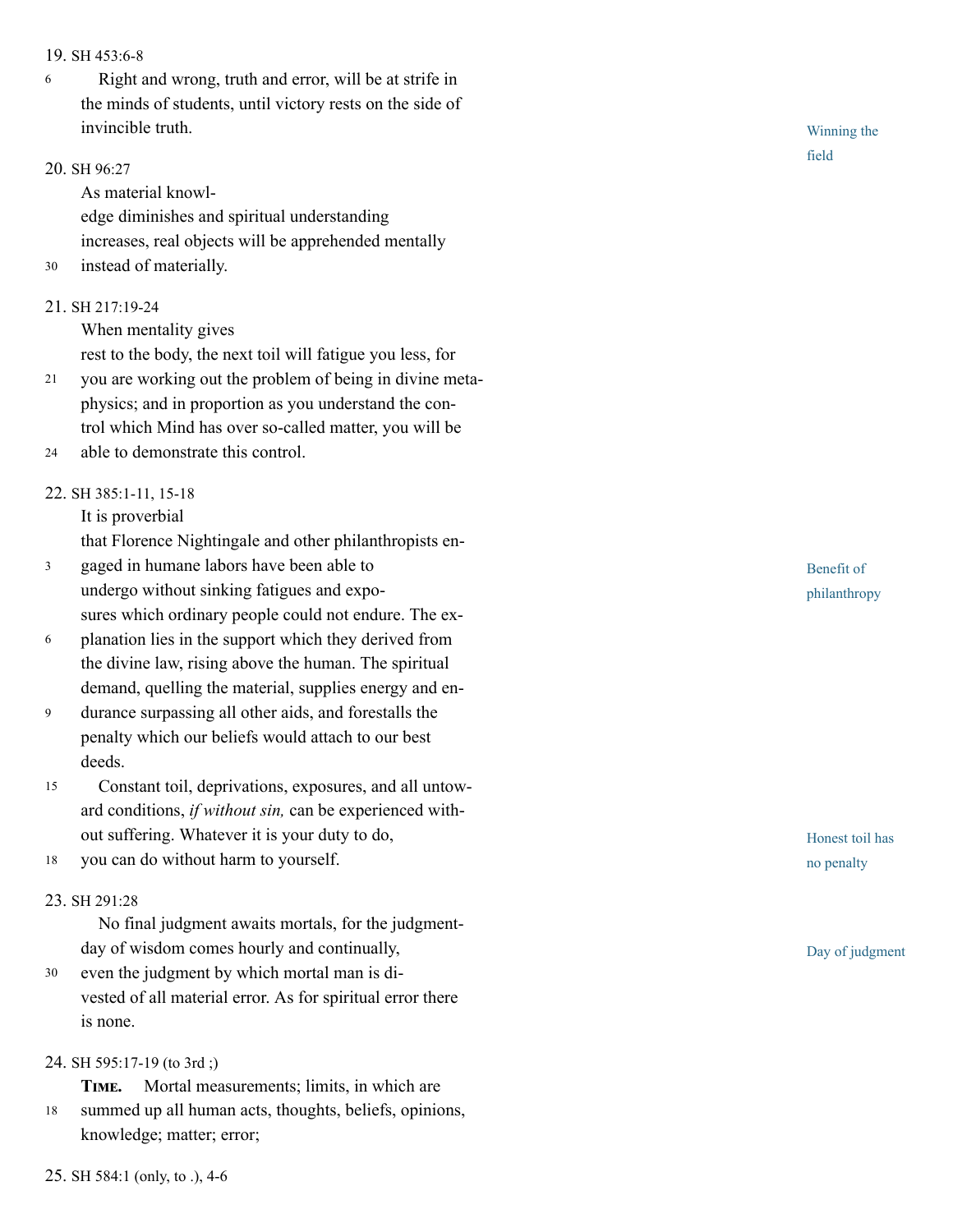#### 584:1 DAY.

- The objects of time and sense disappear in the illumination of spiritual understanding, and Mind 3
- measures time according to the good that is unfolded. 6

# 26. SH [89:21-22](http://www.concordworks.com/citation/SH%2089:21-22)

We

are all capable of more than we do.

# 27. SH [536:24-29](http://www.concordworks.com/citation/SH%20536:24-29)

- Mortal mind accepts the erroneous, material concep‐ tion of life and joy, but the true idea is gained from the immortal side. Through toil, struggle, and sor-24
- row, what do mortals attain? They give up their belief in perishable life and happiness; the mortal and material return to dust, and the immortal is reached. 27

# 28. SH [589:8](http://www.concordworks.com/citation/SH%20589:8)

JAPHET (Noah's son). A type of spiritual peace, flow-

ing from the understanding that God is the divine Prin‐ ciple of all existence, and that man is His idea, the child of His care. 9

# 29. SH [114:27-29](http://www.concordworks.com/citation/SH%20114:27-29)

In divine

Science, the universe, including man, is spiritual, harmoni‐ ous, and eternal.

# 30. SH 45:16 [\(only\)](http://www.concordworks.com/citation/SH%2045:16%20(only))

Glory be to God, and peace to the struggling hearts!

# - Hymns

1. Hymn 545, same as [Hymn](http://www.concordworks.com/citation/Hymn%20243) 243

# Hymn 243, 244

ELLA A. STONE

# (243)

**OMBERSLEY** WILLIAM H. GLADSTONE

(244) **HESPERUS HENRY BAKER** 

O sweet and tender as the dawn, With mighty power to heal and bless, Is God's dear gift to all His own: The happy grace of gentleness.

How quickly burdens fall away,

True attainment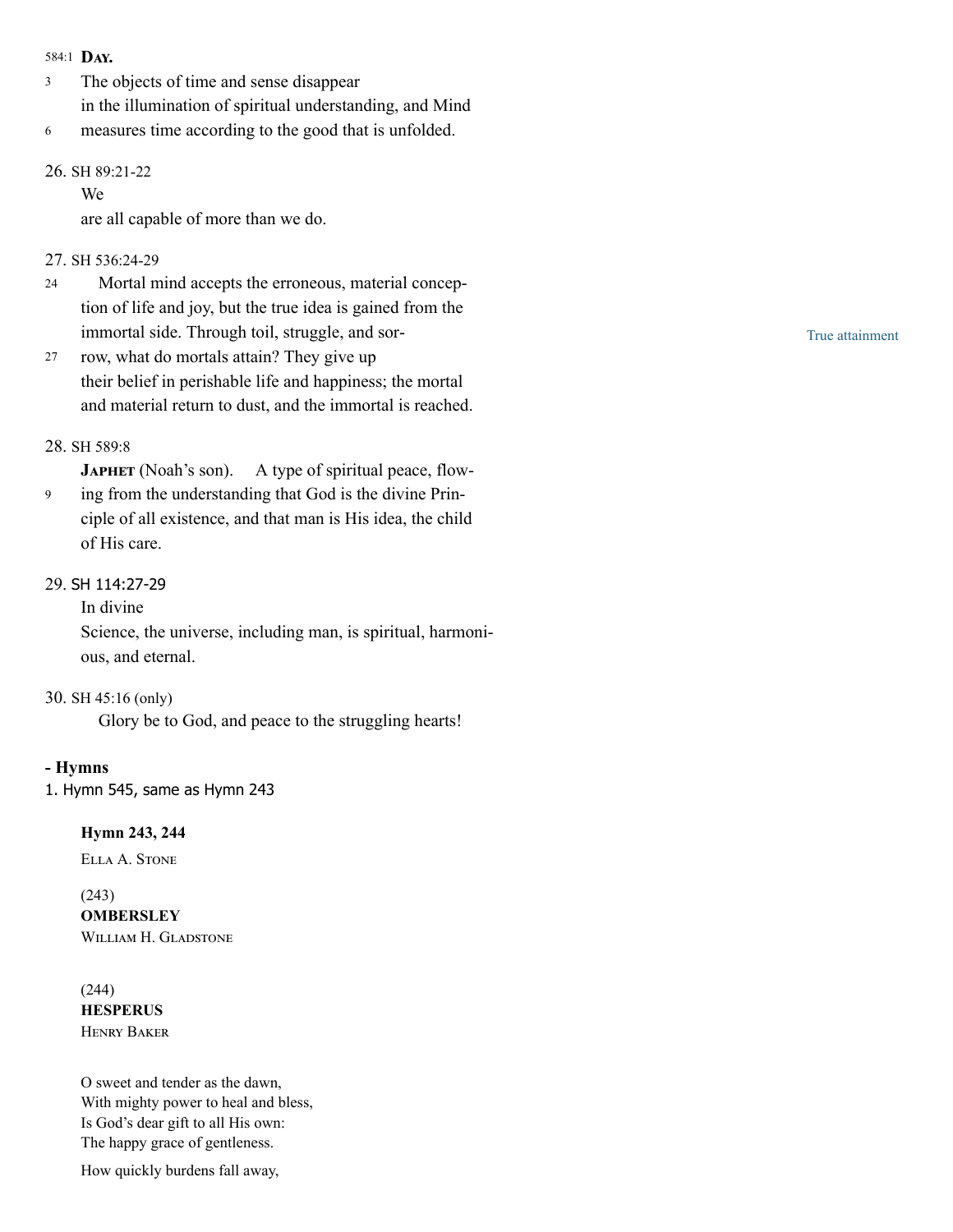How hearts grow light, rejoice, are glad, When Love with touch of gentleness Uplifts the sinning and the sad.

This gentle grace of Love divine Is sweet as breath of opening flower. Self-love and harshness disappear Beneath its tender, healing power.

2. Hymn 552, same as [Hymn 257](http://www.concordworks.com/citation/Hymn%20257)

# Hymn 253–257

**CHRIST MY REFUGE MARY BAKER EDDY** 

(253) PLEASANT STREET WILLIAM LYMAN JOHNSON

(254) **NORTON LYMAN BRACKETT** 

(255) **REFUGE** PERCY C. BUCK Music by permission of Percy C. Buck

(256) **OLDOWN BASIL HARWOOD** Music by permission of Basil Harwood

(257) **OBLATION** PERCY WHITLOCK

O'er waiting harpstrings of the mind There sweeps a strain, Low, sad, and sweet, whose measures bind The power of pain, And wake a white-winged angel throng Of thoughts, illumed By faith, and breathed in raptured song, With love perfumed.

Then His unveiled, sweet mercies show